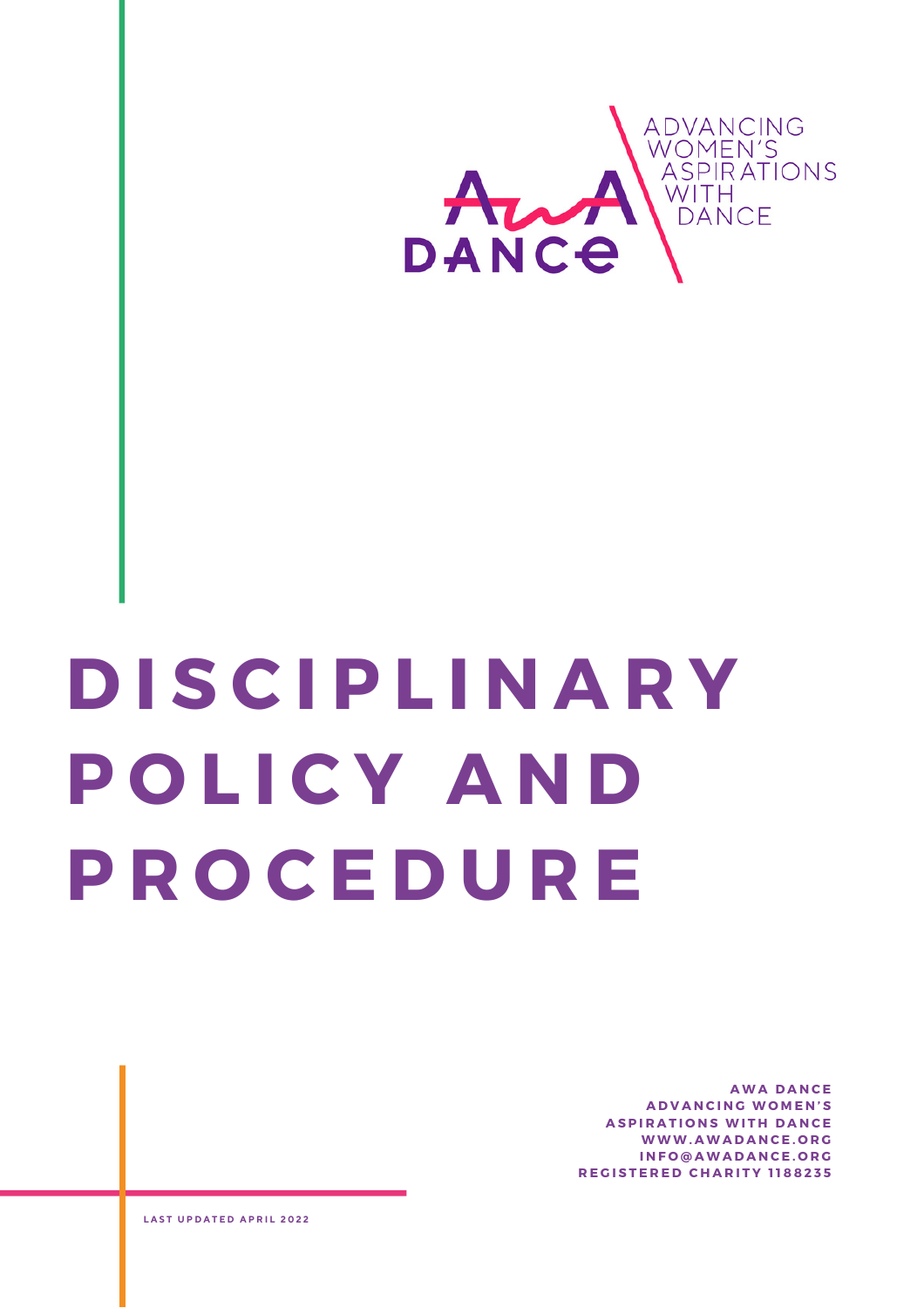# **D I S C I P L I N A R Y P O L I C Y A N D P R O C E D U R E**

# **THE PROCEDURE**

This policy applies to all individuals (Team Members) who undertake work on behalf of AWA DANCE, including but not limited to: Director, Associates and Freelance workers. It sets out the action which will be taken when rules and procedures are breached.

This policy covers AWA DANCE's procedure when a disciplinary matter arises, usually where there is reasonable concern or suspicion that a team member has engaged in one or more actions that can be classified as 'misconduct' .

Where appropriate during formal disciplinary action, Team Members are entitled to representation either from another Team Member or a Union representative.

Although this is not an exhaustive list, we treat 'misconduct' as comprising one or more of the following activities:

- Minor breaches of our policies and procedures
- Minor breaches of your agreement with us
- Unauthorised use, or damage to organisation property and equipment
- Absence from work that has not been authorised
- Poor attendance and timekeeping
- Refusing to follow instructions
- Misuse of your work email for personal purposes
- Behaving offensively, making lewd gestures and using obscene language
- Being careless in the performance of your work duties

We treat 'gross misconduct' as typically comprising one or more of the following activities:

- Malicious misuse of any of our procedures
- Negligence or recklessness causing reputational damage to AWA DANCE
- Serious breach of data privacy and data protection legislation
- Serious health and safety breaches
- Unlawful harassment or discrimination
- Viewing, receiving, or sending anything that breaches AWA DANCE's Harassment and Bullying Policy or our Equal Opportunities Policy?
- Bullying or physical violence
- Fraud, theft, or any act of dishonesty
- Being under the influence of, or possessing, illegal drugs
- Being under the influence of alcohol, unless this is with the Director's permission
- Serious and intentional damage to AWA DANCE property
- Serious insubordination or refusal to obey instructions
- Serious breaches of confidence

# **PROCEDURE**

This sets out the steps that we take when a disciplinary concern first arises, with the exception of where an allegation of gross misconduct arises.

# **INFORMAL ACTION**

Informal action should be taken in cases of minor misconduct. A one-to-one confidential discussion between the Director and Team Member should be held with the intention of gaining sustained improvement in the Team Member's conduct.